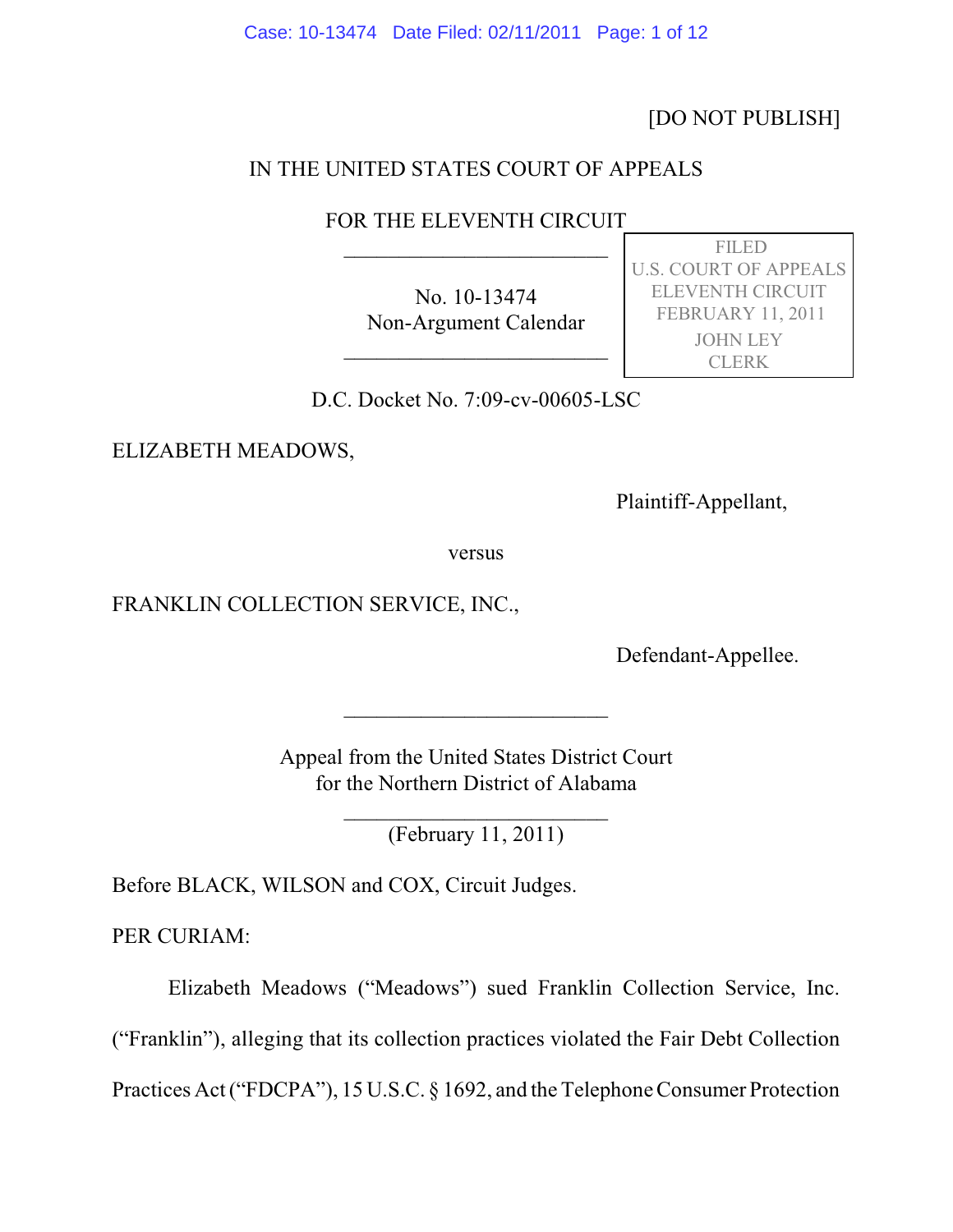Act ("TCPA"), 47 U.S.C. § 227. Both parties moved for summary judgment. The district court granted summary judgment in favor of Franklin as to all claims, and denied Meadows's motion. Meadows now appeals. We affirm the district court's judgment as to the TCPA claims, but reverse it as to the FDCPA claims.

We review a district court's summary judgment decision de novo, applying the same legal standards as those that governed the district court. *Capone v. Aetna Life Ins. Co.*, 592 F.3d 1189, 1194 (11th Cir. 2010) (citation omitted). Summary judgment is appropriate where "there is no genuine dispute as to any material fact and the movant is entitled to judgment as a matter of law." Fed. R. Civ. P. 56(a). We construe the facts and draw all reasonable inferences in favor of the non-moving party. *Abel v. S. Shuttle Servs., Inc.*, 620 F.3d 1272, 1273 n.1 (11th Cir. 2010) (citation omitted). We therefore state the facts in the light most favorable to Meadows, the non-moving party.

Meadows did not owe any of the debts that were the subject of the telephone calls at issue in this case. Those calls concerned the collection of debts owed by Meadows's daughter, Elizabeth Meadows Taylor ("Taylor"), and by the family that previously owned Meadows's telephone number, the Tidmores. Taylor lived with Meadows from 2000 until April 2008, except for a six-month period (May 2006 to October 2006) in which she lived in a trailer on Meadows's property. Meadows's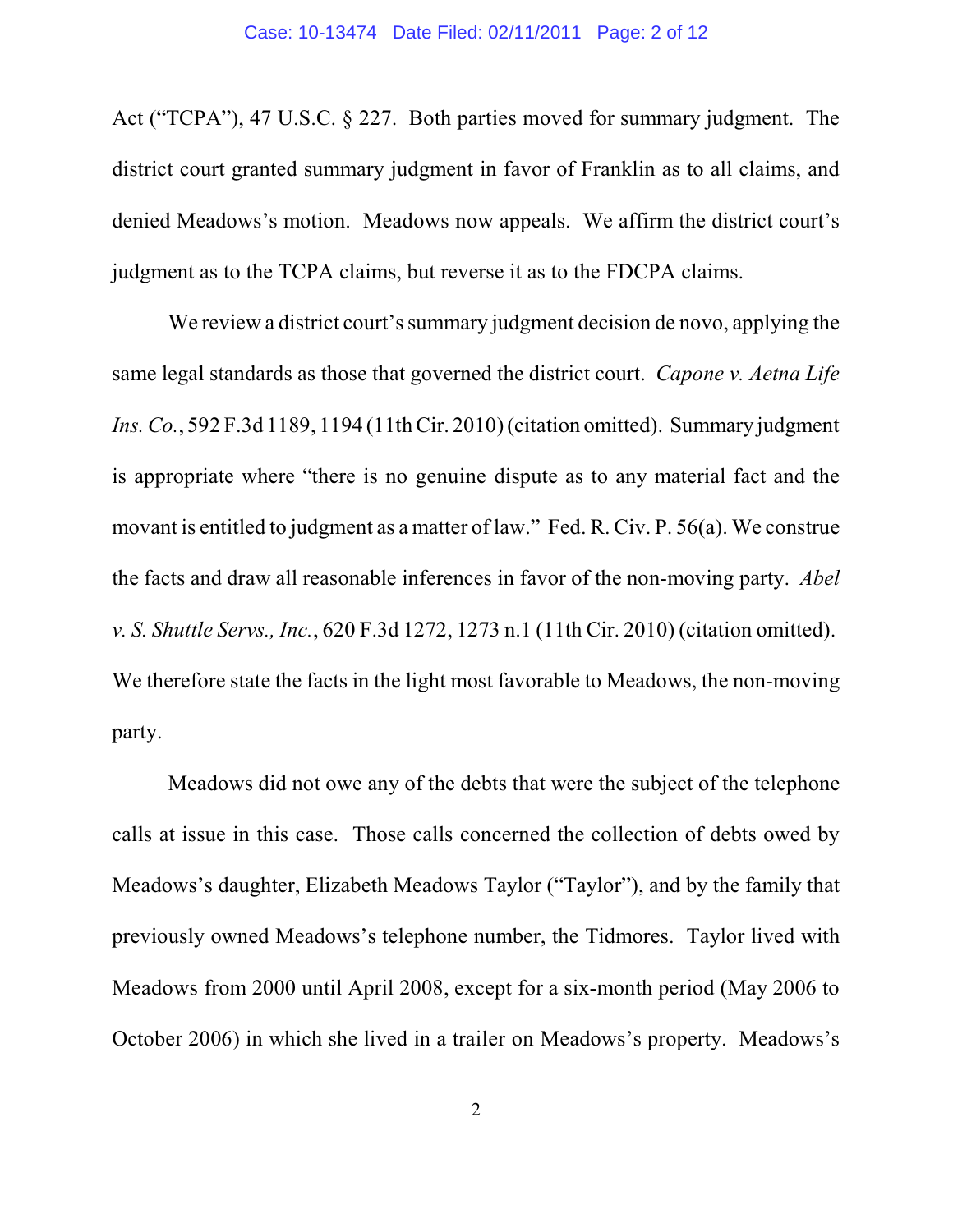## Case: 10-13474 Date Filed: 02/11/2011 Page: 3 of 12

telephone number at her residence was assigned to the Tidmores until May 2006, at which point Meadows acquired it.

From May 2006 until March 2009, Franklin called Meadows's residence multiple times per week regarding either the Tidmore or Taylor debts. According to Franklin's policy, collection calls are made on a per debt basis, so the more debts that a debtor has with Franklin the more calls that Franklin makes to a debtor. Taylor had fifteen debts with Franklin. It is unclear how many debts the Tidmores had with Franklin. While the parties dispute the volume and frequency of the calls, Meadows testified that she received about 300 calls over a two and a half year period regarding either the Taylor or the Tidmore debts. Meadows would receive up to three calls a day.

Most of these calls were made using an automatic dialer, which delivered prerecorded messages without the capability of human interaction. While the parties dispute the number of live conversations Meadows had with Franklin, Meadows testified that she spoke with a live Franklin representative at least four or five times in regard to the Tidmores and the same number of times regarding Taylor. During these conversations, Franklin asked Meadows for contact information on the Tidmores and Taylor, and asked Meadows to give messages to Taylor. Meadows told Franklin, as early as May 2006, that she was not the debtor, and that she did not know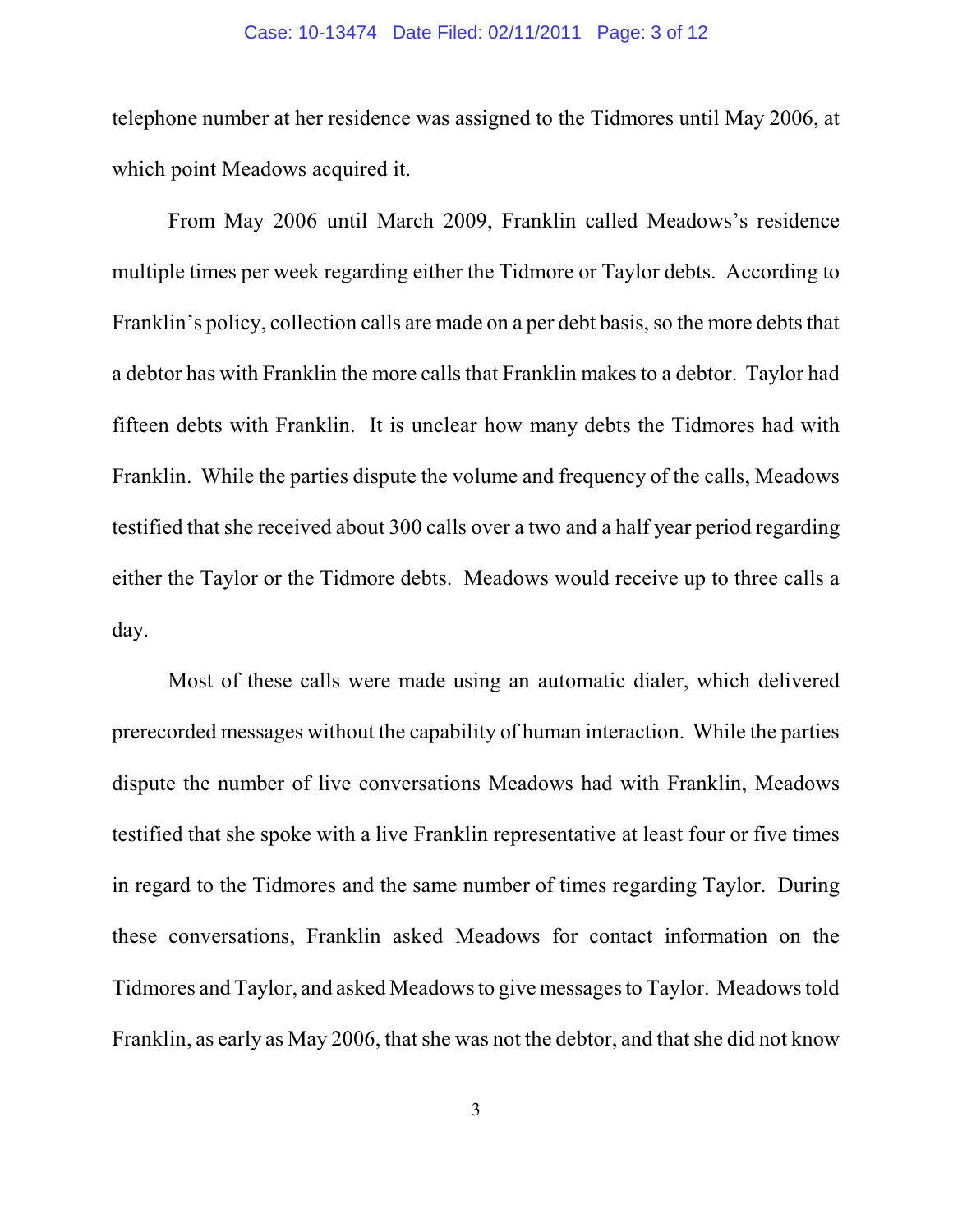or wish to provide location information for the debtors. And, she asked that Franklin stop calling. Franklin continued to call many more times, until March 2009.

## A. FDCPA Claims

Meadows contends that the district court erred in granting summary judgment in favor of Franklin on her 15 U.S.C. § 1692d claims.<sup>1</sup> Section 1692d prohibits a debt collector, such as Franklin, from engaging in conduct "the natural consequence of which is to harass, oppress, or abuse any person in connection with the collection of a debt." Section 1692d then provides a non-exhaustive list of prohibited conduct. Particularly relevant to this appeal, section 1692(d)(5) prohibits a debt collector from "[c]ausing a telephone to ring or engaging any person in telephone conversation repeatedly or continuously with intent to annoy, abuse, or harass any person at the called number." In enacting the FDCPA, Congress meant to ensure that "every individual, whether or not he owes the debt, has a right to be treated in a reasonable or civil manner." *Jeter v. Credit Bureau, Inc.*, 760 F.2d 1168, 1178 (11th Cir. 1985) (internal quotation marks and citation omitted). And, we have established that "claims under § 1692d should be viewed from the perspective of a consumer whose circumstances makes [sic] him relatively more susceptible to harassment, oppression,

<sup>&</sup>lt;sup>1</sup> Meadows does not challenge the dismissal of her claims asserted under  $\frac{1}{2}$  1692c(a)(1) and  $§ 1692c(b).$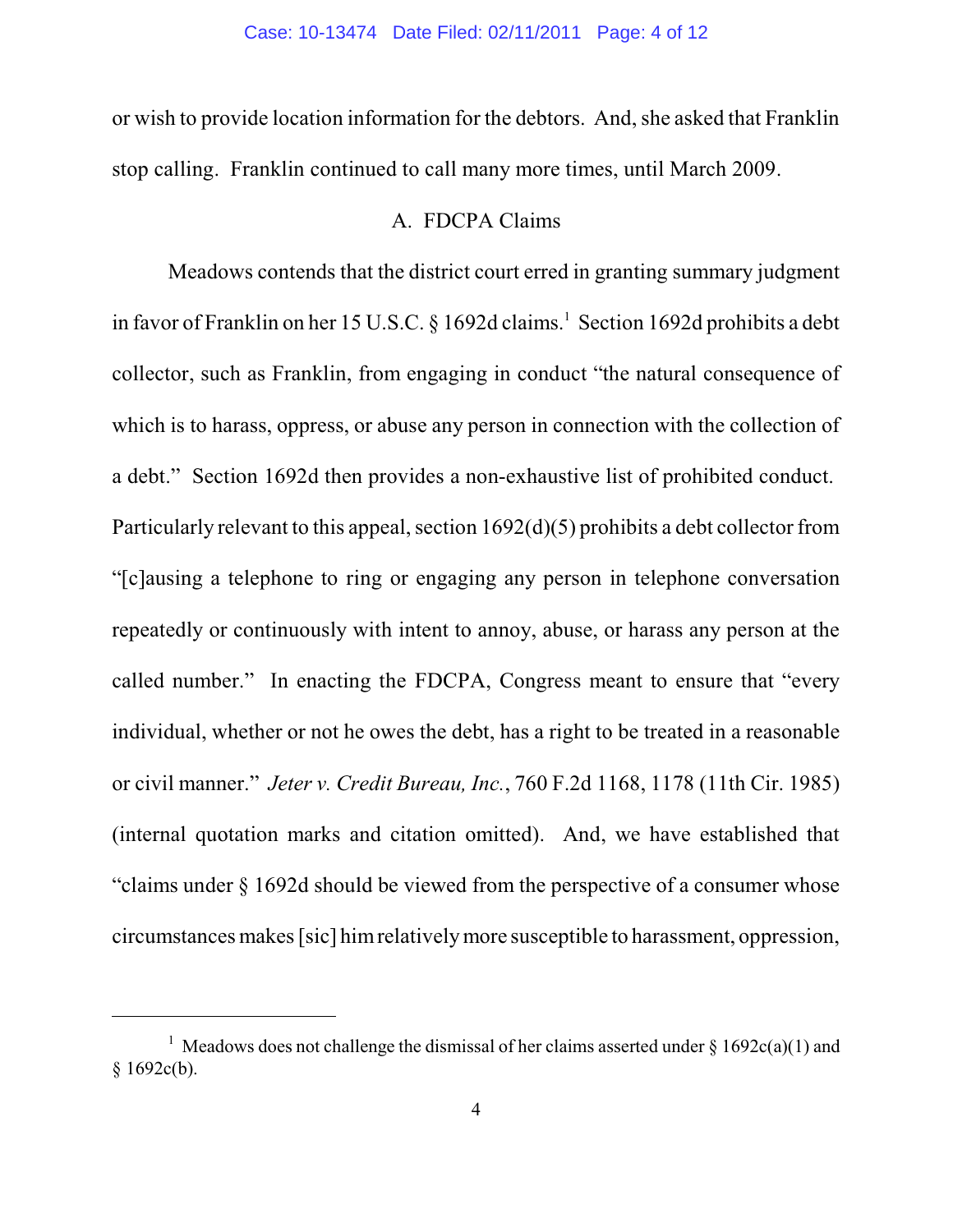or abuse." *Id.* at 1179. "Ordinarily, whether conduct harasses, oppresses, or abuses will be a question for the jury." *Id.*

In granting Franklin's motion for summary judgment, the district court concluded as a matter of law that Franklin's calls were not made with an intent to annoy, abuse, or harass Meadows. The district court found that the approximately 300 calls that Meadows received from Franklin were not unreasonable because they were spread out over two and a half years, from October 2006 to March 2009.<sup>2</sup> The district court also reasoned that Franklin's collection practices were not unreasonable because many of its calls to Meadows went unanswered, as Meadows had caller identification and knew the calls were not for her. The district court also rejected Meadows's argument that, once she informed Franklin that the debts were not her own or that Taylor no longer lived with her, Franklin should have stopped calling. The district court reasoned that Franklin must be permitted to perform reasonable follow-up activities to ensure that the phone number it possesses is incorrect. Otherwise, "a debtor would need only to say that the collection agency had the wrong number to short-circuit the collection process." (Dkt. 110 at 15.)

 $\frac{2}{3}$  The parties dispute the exact number of calls made to Meadows. Franklin claims that approximately 200 calls were made on the Taylor debts and twenty-seven were made on the Tidmore debts. Meadows claims the total number of calls is closer to 300. At the summary judgment stage, we take the facts in the light most favorable to Meadows, the non-moving party.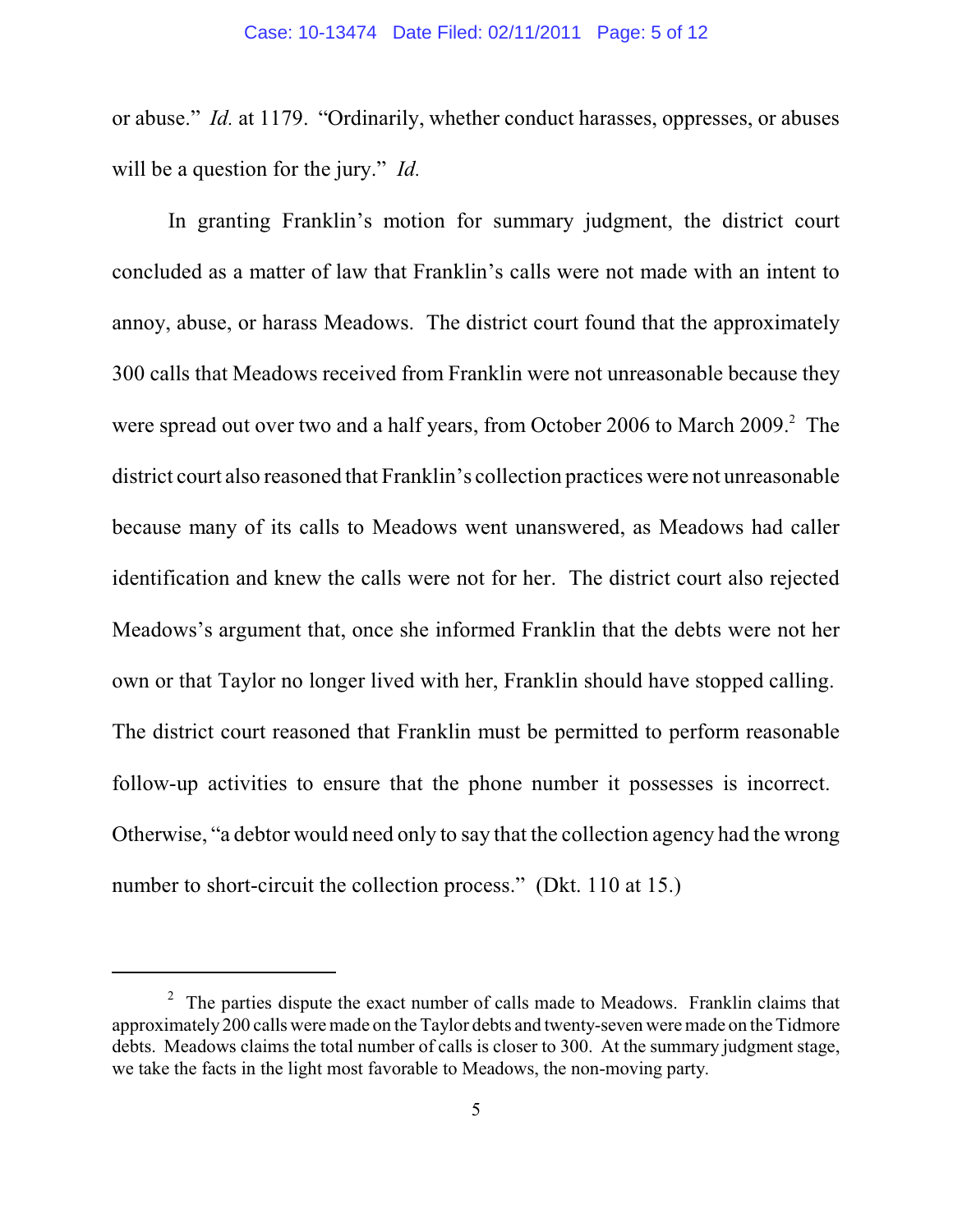We find that the district court erred in granting summary judgment in favor of Franklin on the § 1692d claim. Taking the facts in the light most favorable to Meadows, she received approximately 300 calls over a two and a half year period regarding debts she did not owe and people she did not know. Meadows testified that occasionally she would receive up to three calls a day. Most of the hundreds of calls Franklin placed to Meadows used an automated dialer, a machine capable of continuously dialing and leaving messages without human interaction. Franklin, moreover, continued to call Meadows until March 2009 despite being informed in May 2006 that the debts were not her own and that the debtors did not live with her. Meadows further testified that Franklin's phone calls eventually made her feel harassed, stressed, upset, aggravated, inconvenienced, frustrated, shaken up, intimidated, and threatened on occasion. And, several times the calls woke her up fromsleep and caused her difficulty sleeping. (Dkt. 84-1 at 84-85, 94, 95-96, 134-35, 153, 202-03.) Considering the volume and frequency of the calls, Meadows's testimony that she informed Franklin of its mistake in May 2006, and Meadows's testimony regarding the emotional stress caused by the calls, we find that there is a genuine issue of material fact as to whether Franklin caused Meadows's telephone to ring with the intent to annoy or harass her.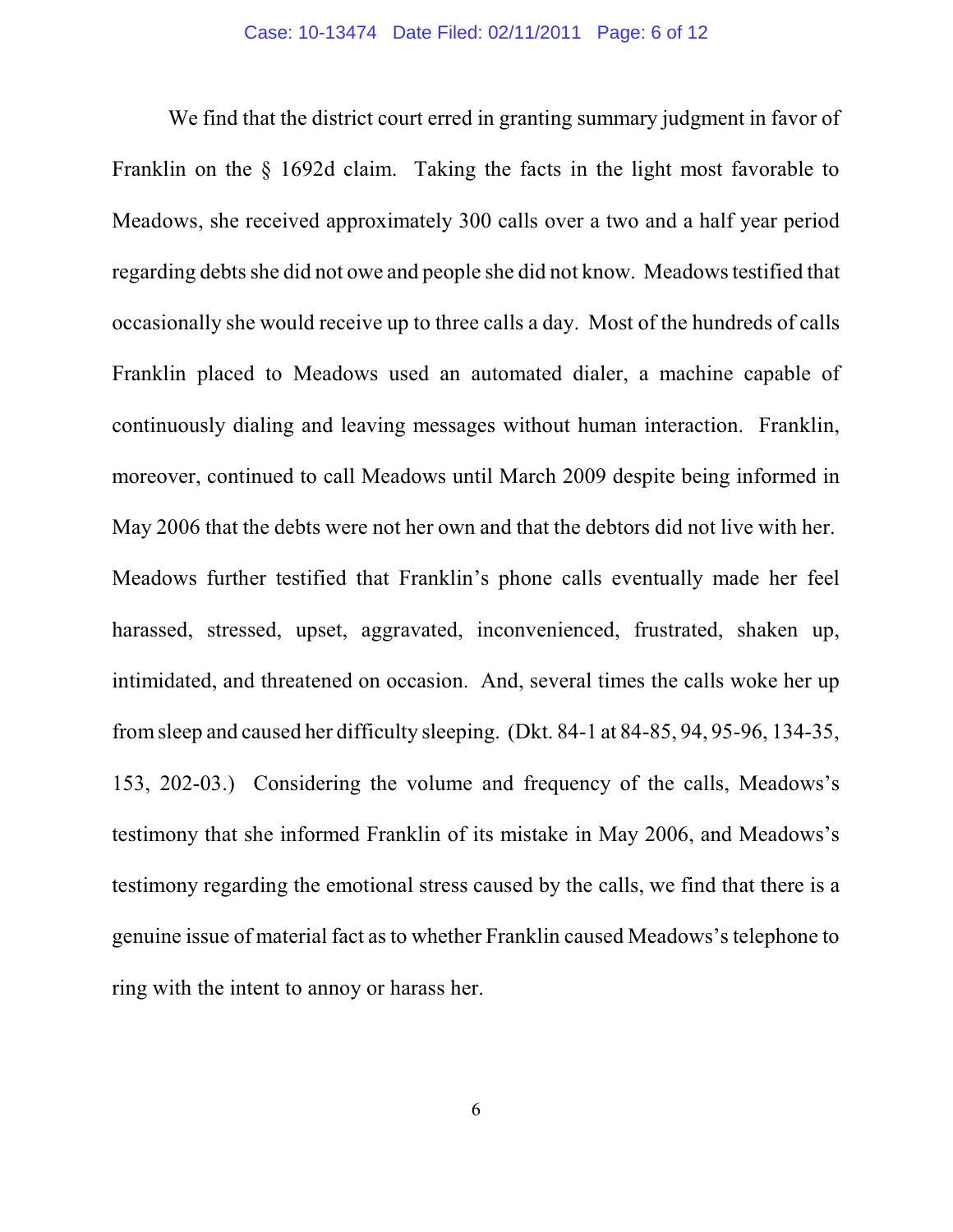We reject Franklin's contention that its telephone calls were not harassing because Meadows did not answer them. The plain language of § 1692d prohibits "*causing a telephone to ring* . . . with intent to annoy, abuse or harass any person at the called number." (emphasis added). The statute itself recognizes that answering the phone is not necessary for there to be harassment. This makes good sense because a ringing telephone, even if screened and unanswered, can be harassing, especially if it rings on a consistent basis over a prolonged period of time and concerns debts that one does not owe. As Meadows testified, even though she did not answer every call, she had to stop whatever she was doing to see who was calling. And, the reason Meadows did not answer the calls was because she had previously told Franklin multiple times that she did not owe the debt and the debtors did not live with her. Thus, a reasonable juror could find that Franklin's telephone calls were harassing even though Meadows did not answer many of the calls.

We recognize that Franklin's records indicated that Meadows's phone number belonged to the Tidmores and to Taylor, and that Franklin may have been attempting to reach those actual debtors with its phone calls. And, we recognize that when a debt collector is told that a certain telephone number for a particular debtor is incorrect, the debt collector must be able to perform reasonable follow-up activities to ensure that the number they possess is actually incorrect. In this case, however, there is a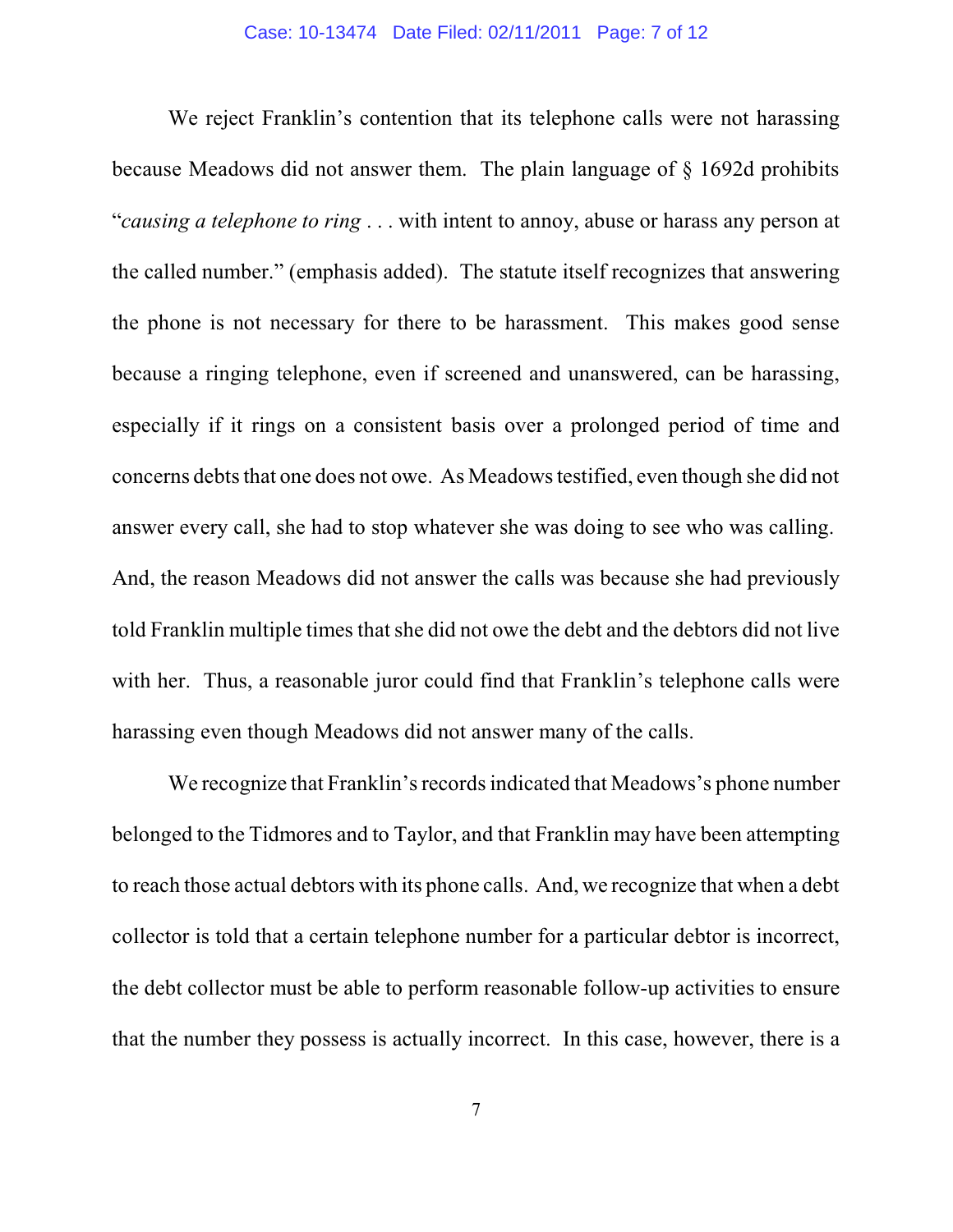factual dispute as to whether Franklin's follow-up activities were reasonable. The reasonableness of Franklin's follow-up activities turns in part on when and in what manner Meadows informed Franklin that she did not owe the debts and that Taylor did not live with her. Meadows testified that she told Franklin in May 2006 that her phone number no longer belonged to the Tidmores, she did not know the Tidmores, and the Tidmore debt was not hers. After receiving this information, Franklin continued to call Meadows regarding the Tidmore debt until early 2009. In addition, Meadows has produced evidence that Taylor lived in her own home with her own phone number from May 2006 to October 2006, and from April 2008 through March 2009. Meadows testified that during these time periods, in which Taylor was not living with Meadows and had her own phone number, Meadows informed Franklin that the debts belonged to Taylor and that Taylor did not live with her. Franklin nonetheless continued to call Meadows's phone number.<sup>3</sup> Taking these facts as true, a reasonable jury could conclude that Franklin's calling practices were harassing

 $3$  Franklin disputes many of these facts. According to Franklin, it did not speak with Meadows regarding the Tidmores until November 2006, and it removed Meadows's number from the Tidmore account after being informed it was incorrect. Franklin also contends that it did not speak with Meadows regarding Taylor until 2007, and that Meadows did not request Franklin to stop making calls regarding the Taylor debts until October 2008.

Because this case is at the summary judgment stage, and Meadows is the non-moving party, we must take the facts in the light most favorable to her. We also note that even if Meadows did not ask Franklin to stop calling until October 2008, Franklin's own collection notes show that it called Meadows nearly seventy times after that date.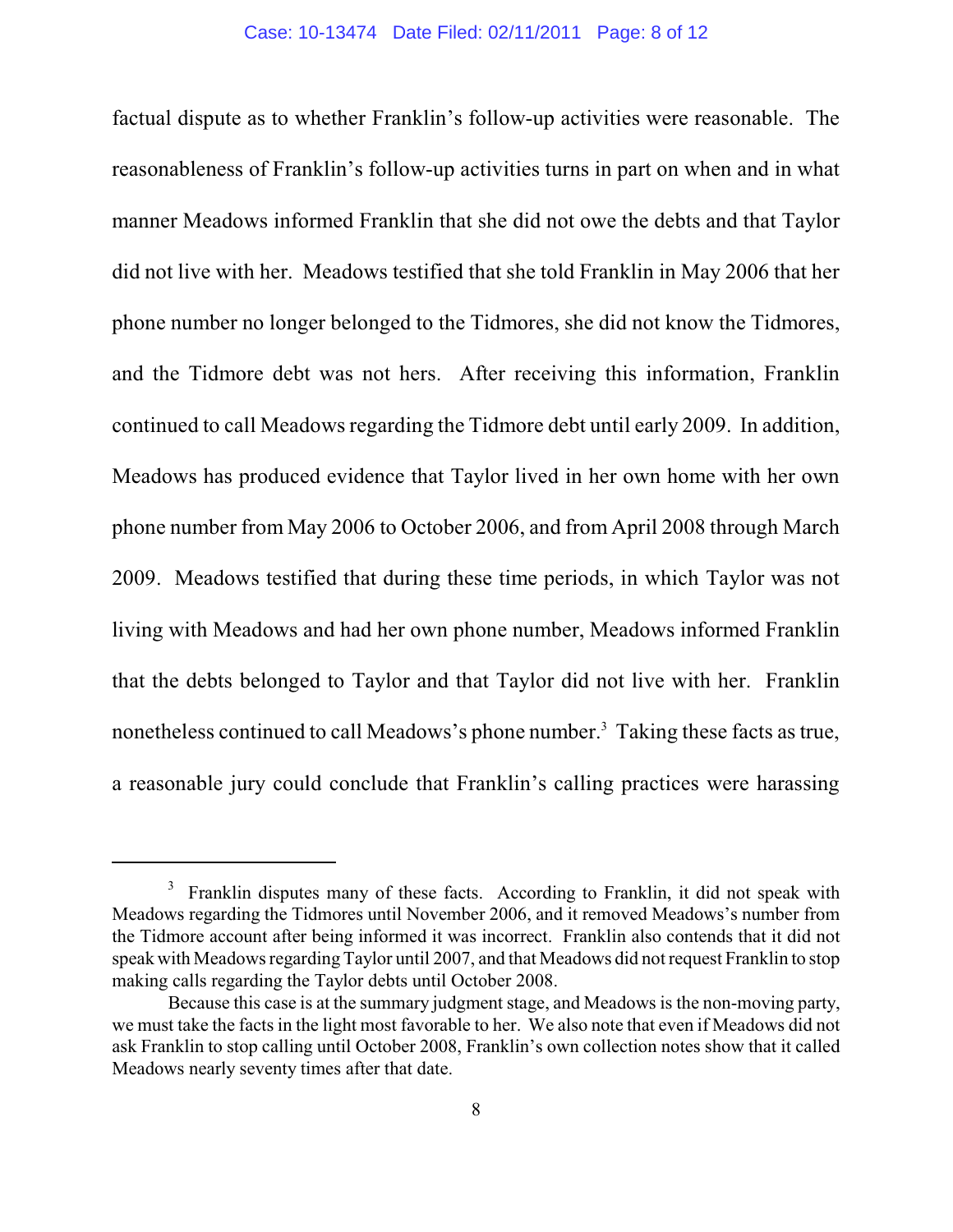because Franklin continued to call Meadows despite being on notice that she was not the debtor and that her phone number was not correct for Taylor or the Tidmores.

In sum, viewing the evidence in the light most favorable to Meadows, a reasonable juror could conclude that Franklin intended to annoy, abuse, or harass Meadows through its collection practices. We therefore reverse the district court's grant of summary judgment in favor of Franklin on the § 1692d claim.

## B. TCPA Claims

Meadows contends that the district court erred in granting summary judgment in favor of Franklin on her TCPA claims. Meadows alleges that Franklin violated two provisions of the TCPA. We address each claim in turn.

Meadows first alleges that Franklin violated 47 U.S.C. § 227(b)(1)(B). That section makes it unlawful "to initiate any telephone call to any residential telephone line using an artificial or prerecorded voice to deliver a message without the prior express consent of the called party, unless the call is initiated for emergency purposes or is exempted by rule or order by the [Federal Communications] Commission under paragraph  $(2)(B)$ ." The FCC has created two regulatory exemptions that are applicable to the debt-collection calls in this case. First, the FCC exempts from the TCPA's statutory prohibition against prerecorded calls any call "made to any person with whom the caller has an established business relationship at the time the call is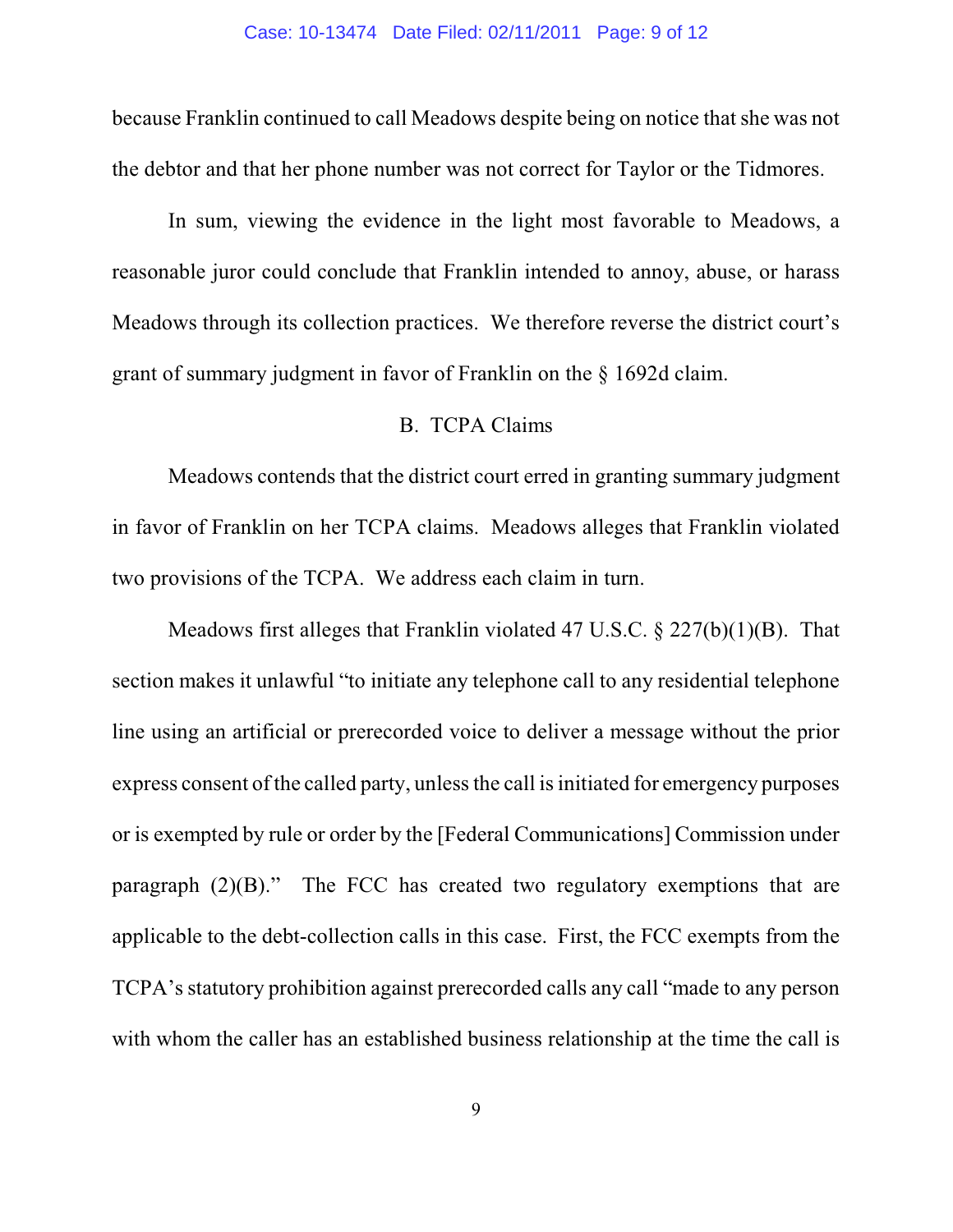made[.]"  $47$  C.F.R.  $64.1200(a)(2)(iv)$ . Second, the FCC exempts any call "made for a commercial purpose but does not include or introduce an unsolicited advertisement or constitute a telephone solicitation[.]" 47 C.F.R. 64.1200(a)(2)(iii).

The FCC has made clear that these two exemptions "apply where a third party places a debt collection call on behalf of the company holding the debt." *In the Matter of Rules and Regulations Implementing the Telephone Consumer Protection Act of 1991*, 7 FCC Rcd. 8752, 8773, ¶ 39 (July 26, 1995). The FCC has also clarified that "all debt collection circumstances involve a prior or existing business relationship." *Id.* at 8771-72, ¶ 36.

We agree with the district court that Franklin did not violate the TCPA because its prerecorded debt-collection calls are exempt from the TCPA's prohibitions on such calls to residences. Franklin had an established business relationship with the debtors (Taylor and the Tidmores), and was attempting to contact them at Meadows's number. Because Franklin had an existing business relationship with the intended recipient of its prerecorded calls, and the calls were made for a commercial, nonsolicitation purpose, we conclude that those calls are exempt from the TCPA's prohibitions of prerecorded calls to residences.

We reject Meadows's argument that because she is a non-debtor, then the debtcollection exemptions do not apply because she did not have an established business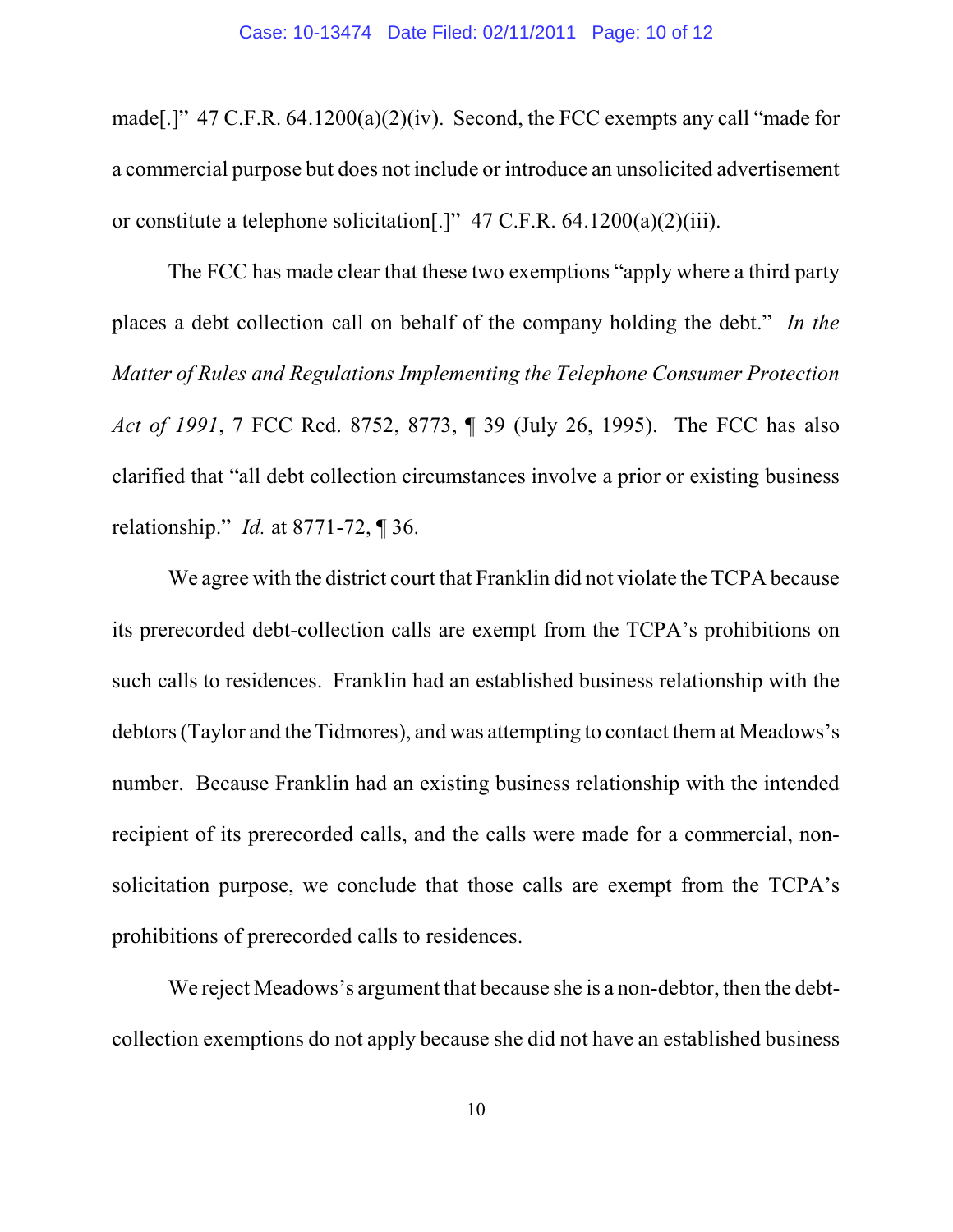### Case: 10-13474 Date Filed: 02/11/2011 Page: 11 of 12

relationship with Franklin. As the district court noted, the FCC has determined that all debt-collection circumstances are excluded from the TCPA's coverage, and thus the exemptions apply when a debt collector contacts a non-debtor in an effort to collect a debt. Otherwise, a debt collector that used a prerecorded message would violate the TCPA if it called the debtor's number and another member of the debtor's family answered.

Meadows also contends that Franklin violated 47 U.S.C. § 227(c)(5). That section prohibits an entity from making more than one "telephone solicitation" to the same person within a twelve-month period. Meadows argues that Franklin's calls constituted "telephone solicitations" under the TCPA, and thus Franklin violated § 227(c)(5) by calling Meadows more than once in a twelve-month period.

For purposes of the TCPA, the FCC has defined a "telephone solicitation" as "the initiation of a telephone call or message for the purpose of encouraging the purchase or rental of, or investment in, property, goods, or services, which is transmitted to any person."  $47$  C.F.R.  $64.1200(f)(12)$ . Despite the undisputed fact that Franklin called Meadows in order to collect the debts of others, Meadows argues that the debt-collection calls were nonetheless "telephone solicitations." According to Meadows, Franklin's telephone calls, which sought to collect the debts of Taylor and the Tidmores from those individuals, were implicit attempts to ask Meadows to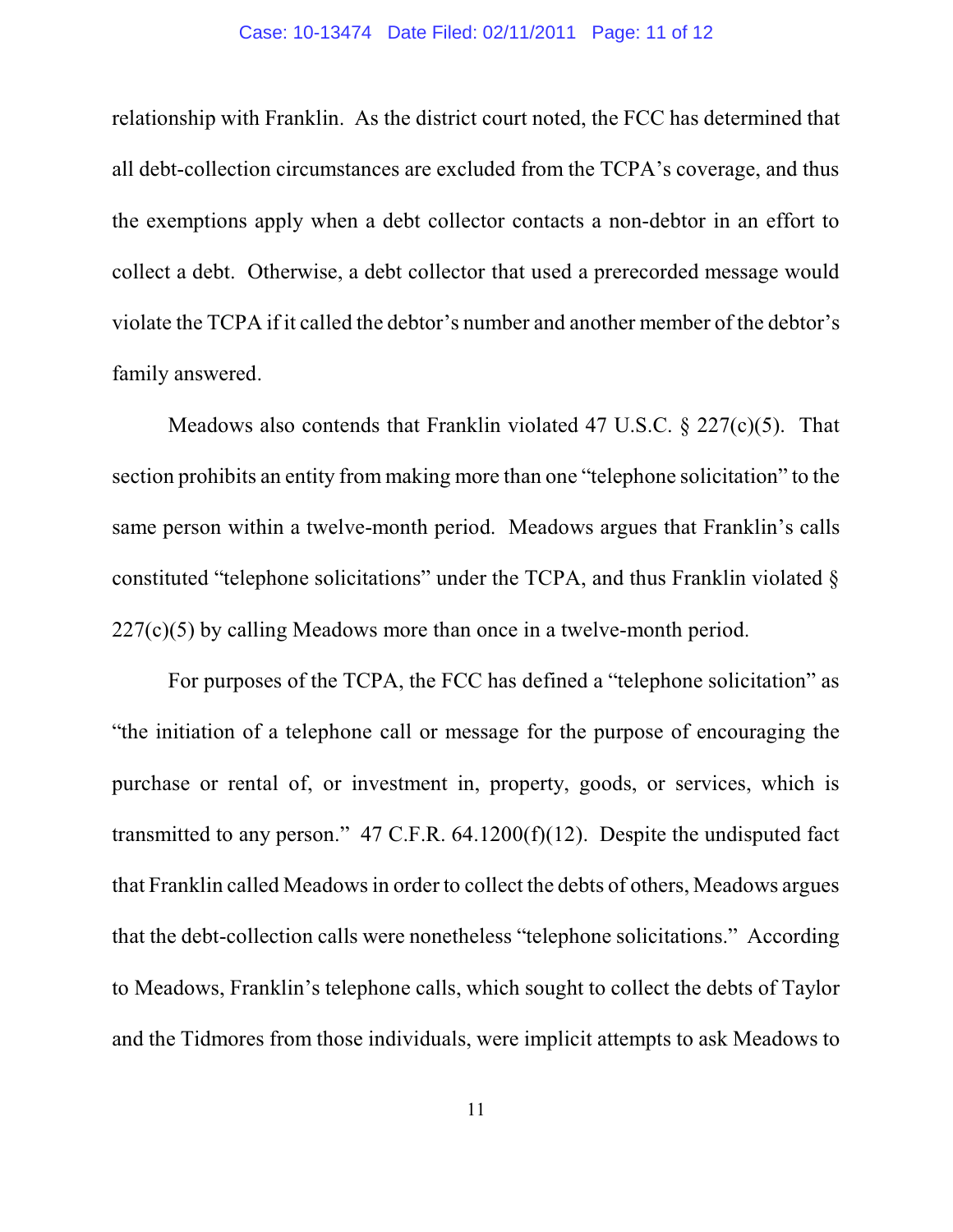pay the debt herself. As a result, Franklin, by calling Meadows about the debts of others, was actually asking Meadows to "purchase her privacy and peace" and "invest in its service of debt collection" because the calls would continue if Meadows did not pay the debt herself.

We reject Meadows's invitation to stretch and distort the meaning of "telephone solicitation." It is undisputed that Franklin did not try to sell anything to Meadows, and did not offer to provide her any services. Meadows admits as much. (Dkt. 84-1 at  $78:9-21$ .) Moreover, the FCC has unequivocally stated that "calls solely for the purpose of debt collection are not telephone solicitations and do not constitute telemarketing" and "calls regarding debt collection . . . are not subject to the TCPA's separate restrictions on 'telephone solicitations.'" *In the Matter of Rules and Regulations Implementing the Telephone Consumer Protection Act of 1991*, 23 FCC Rcd. 559, 565, ¶ 11 (Jan. 4, 2008). In our view, the definition of a "telephone" solicitation," especially in light of the FCC's ruling interpreting that definition, is clear and does not include implicit "purchases of peace" and investments in services that Franklin never offered to Meadows. We accordingly find that Franklin's calls were not telephone solicitations, and affirm the district court's grant of summary judgment in favor of Franklin on the  $\S 227(c)(5)$  claim.

# AFFIRMED IN PART, REVERSED IN PART, AND REMANDED.